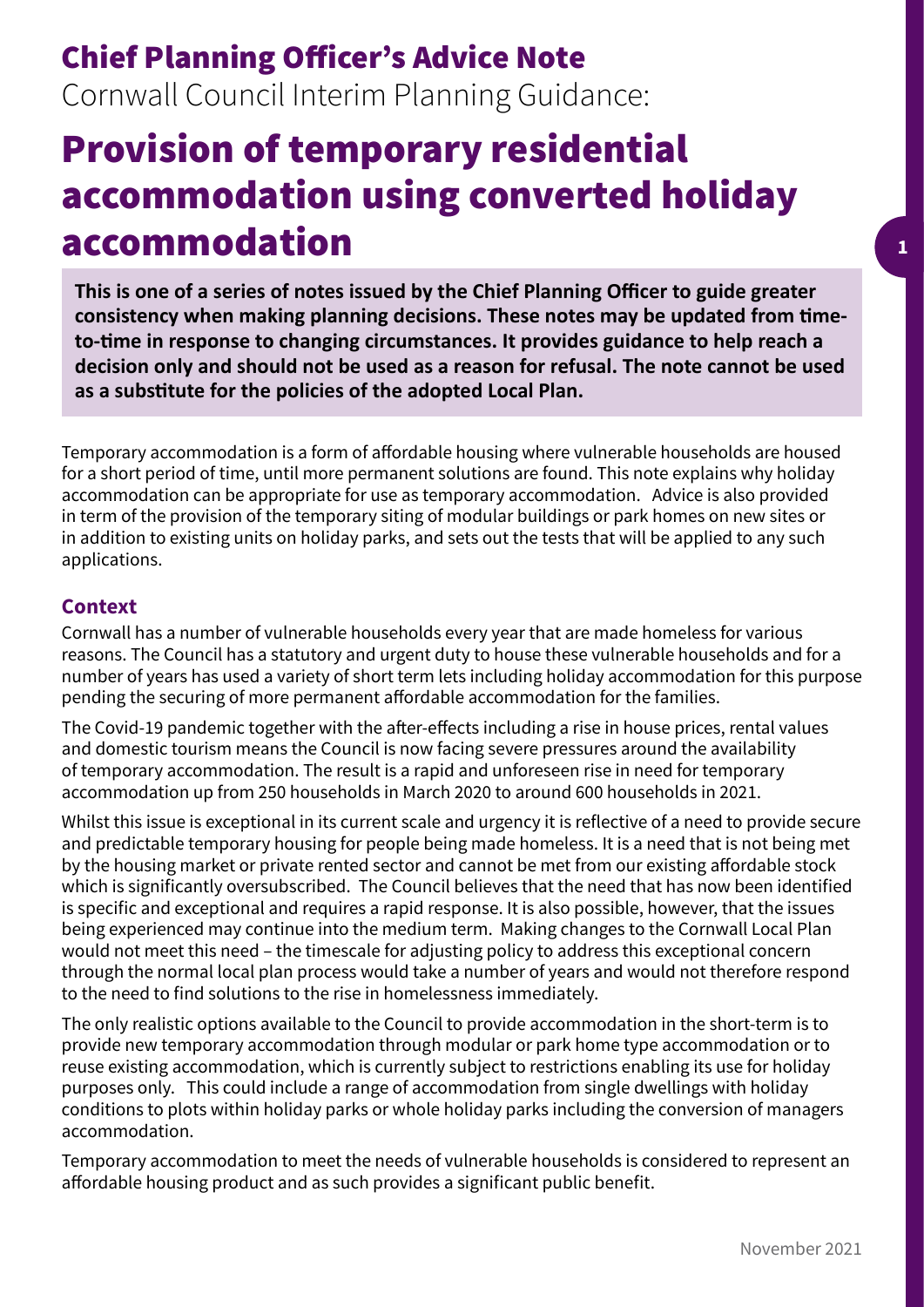### **The proposed approach**

The exceptional need to address this urgent affordable housing need through the creation of new temporary affordable housing provision represents a very significant public benefit in the planning balance.

There are broadly three options that have been identified at this time as available to deal with the short-term issue, reflective of the urgency of providing such accommodation, which would see vulnerable families housed for up to 6 months awaiting permanent housing, using:

- 1. The provision of bespoke modular or park home accommodation for temporary periods on vacant sites including car parks, Council land and other sites that may be available for a short-medium period; or
- 2. The reuse of existing accommodation restricted to holiday use, including single dwellings or holiday parks and associated staff dwellings; and
- 3. The provision of additional park homes, lodges or other accommodation to existing holiday parks.

Holiday restrictions are usually applied, as a planning condition, to accommodation which is located in the open countryside and/or is generally unsuitable for extended occupation and where the use of the accommodation as a main or permanent home would generally not be considered sustainable. A permanent change of use to residential of such units would not normally be permitted and would represent a departure from adopted planning policy for which an over-riding public benefit should be demonstrated.

The use of existing units or the creation of temporary units, whilst different to a holiday use, would have a similar characteristic of being temporary albeit for longer periods of up to 6 months by any household in urgent need of affordable accommodation.

The combination of meeting an urgent housing affordable housing need, discharging a statutory homelessness obligation together with reuse of existing stock, reusing previously developed land such as car parks or densifying existing sites, and the continuing temporary nature and time limited occupation of the accommodation to be created are considered to represent significant public benefits. Such benefits are considered to provide sufficient justification to depart from Local Plan policy in specific cases.

Decisions will be made on a case-by-case basis depending on the merits of the proposal which will include site specific matters such as design, layout, access and the provision of control through appropriate conditions and obligations and where necessary temporary placing of structures.

Temporary accommodation of this nature can be occupied by any one household in urgent need of affordable accommodation, and the amount of time that the accommodation can be occupied shall be limited through planning condition.

Planning applications for the change of use of holiday parks should still consider the tests set out in other chief officer advice notes for permanent residential use of holiday accommodation sites: [https://www.cornwall.gov.uk/media/dljalfei/holiday-occupancy-conditions-chief-planning-officer-s](https://www.cornwall.gov.uk/media/dljalfei/holiday-occupancy-conditions-chief-planning-officer-s-advice-note.pdf)[advice-note.pdf](https://www.cornwall.gov.uk/media/dljalfei/holiday-occupancy-conditions-chief-planning-officer-s-advice-note.pdf). particularly in relation to considerations around layout, accessibility and design and construction. Whilst not an absolute requirement, proposals should make endeavours to ensure that temporary occupants have reasonable access to services and facilities